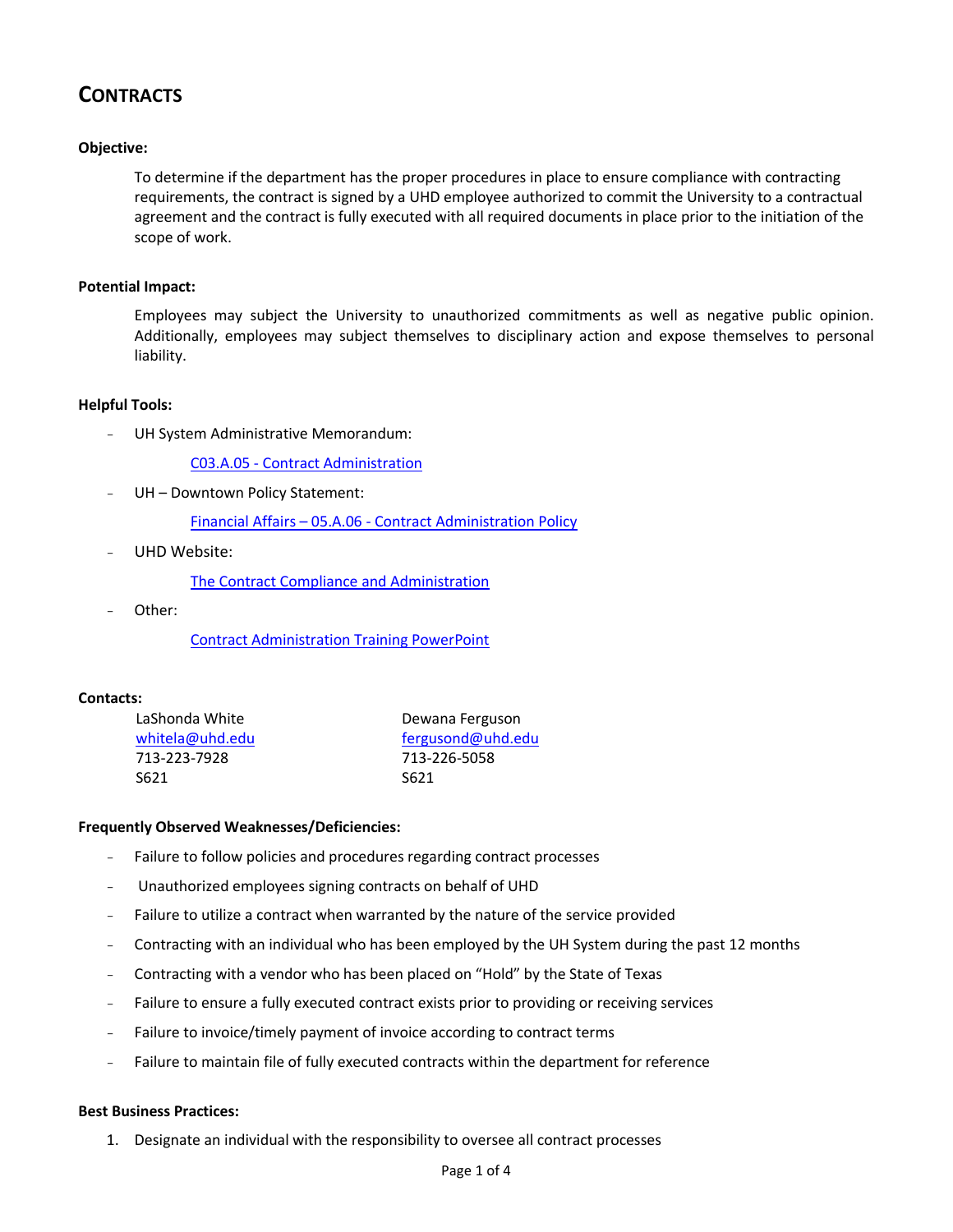- 2. Ensure employees involved in the contracting process attend training and are aware of [UHS](http://www.uhsa.uh.edu/sam/3FicsalAffairs/3A5.pdf) [/UHD](http://www.uhd.edu/about/hr/PS05A06.pdf) contract policies and procedures
- 3. Review UHD's ["Contract and Compliance Administration"](http://www.uhd.edu/facultyandstaff/contracts/) website
- 4. Periodically communicate to employees that only [designated employees](http://www.uhd.edu/facultyandstaff/contracts/WhoCanSignContracts.html) (Those delegated contract signature authority in writing by UHD's President on an annual basis) may obligate UHD in a contractual agreement
- 5. Ensure all contractual documents have been reviewed and approved by the Office of General Counsel
- 6. Ensure all revenue contracts are reviewed by the Office of General Counsel
- 7. Ensure a contractual agreement is executed when warranted by the nature of the services to be provided (See "[When is a Contract Required](http://www.uhd.edu/facultyandstaff/contracts/homequestions.html#remember)")
- 8. Ensure contracts are finalized prior to providing/receiving service
- 9. Review contracts periodically to ensure current rates/fees are accurate/appropriate and all terms and conditions are being met
- 10. Ensure invoices are paid accurately and timely
- 11. Ensure lapsing contracts are renewed on a timely basis, and reviewed/revised/updated prior to renewal
- 12. Ensure the Contract Administration Office receives and original signature or electronic copy of the fully executed contract/contract amendments
- **13.** Keep a copy of the fully executed contract/agreement within the department for reference and audits
- **Case Scenario:** I need to get a contract signed within the next few days, but the dollar value of the contract has requirements that will not allow me to do that. Can I just divide the contract into smaller portions and avoid the requirements altogether?
- **Case Scenario Answer:** No. Policies and requirements are put into place to maintain compliance with laws and regulations as well as prevent problems that have been identified in previous audits. Subdividing the scope of work to circumvent requirements violates University polices and the spirit of the laws. A single contract should reflect the entire scope of work desired from the contractor. The appropriate requirements should be met and the contract should be fully executed (by all parties) before any work begins.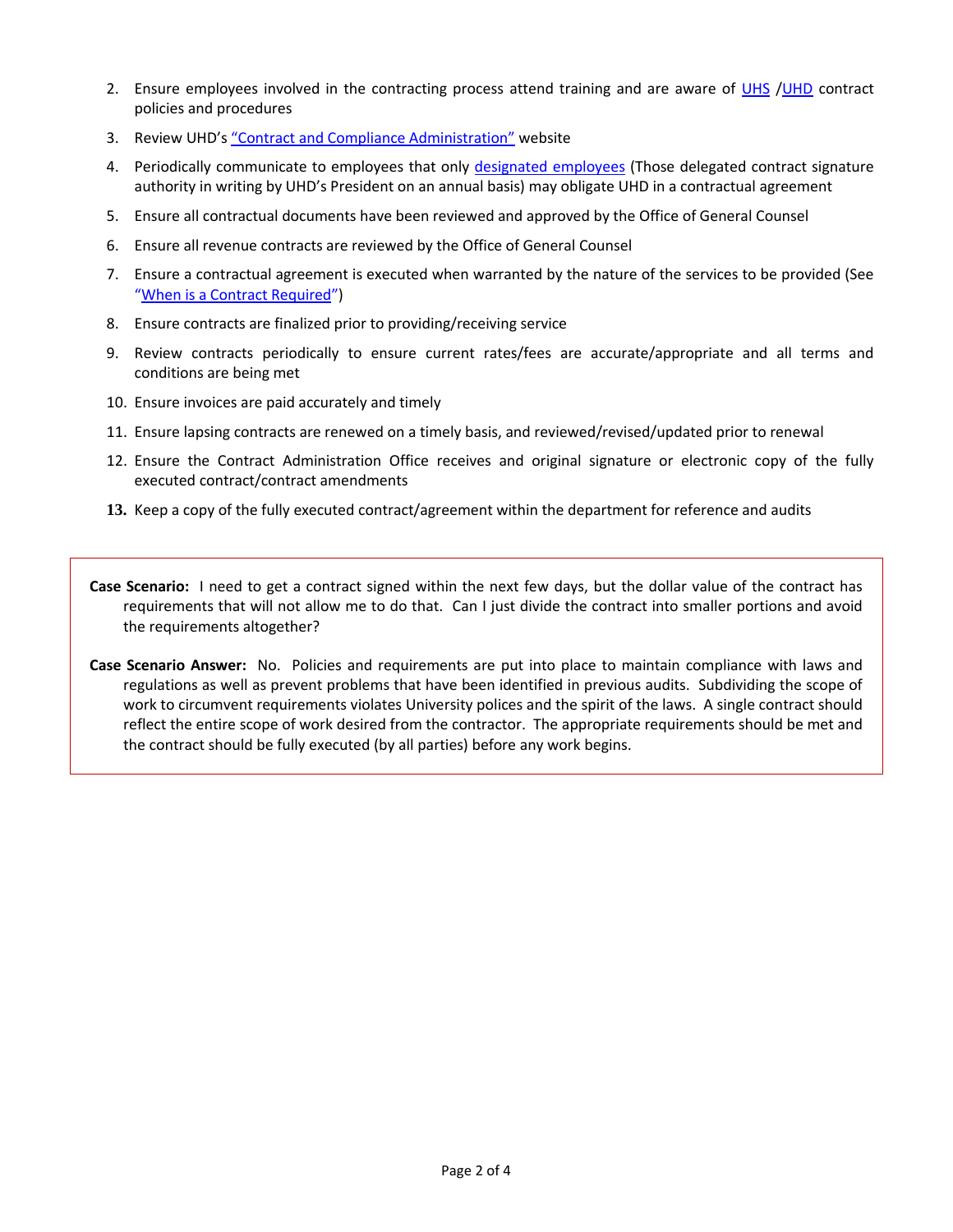# **CONTRACTS**

This questionnaire is designed so that "no" answers indicate that an internal control weakness may exist and the procedure/process may need to be examined in greater detail. When such weaknesses are identified, a change in the process may be necessary OR a control may need to be put into place to address the weakness. The appropriate UHD contact office (as outlined in the self-assessment text) may be contacted for assistance with identified weaknesses.

| Self-Assessment of Internal Controls for Contracts                                                                                                         | <b>Yes</b> | <b>No</b> | N/A | <b>Comments</b> |
|------------------------------------------------------------------------------------------------------------------------------------------------------------|------------|-----------|-----|-----------------|
| Are employees familiar with the policies and procedures<br>regarding contracts?                                                                            |            |           |     |                 |
| Do employees involved in the contracting process<br>attend the contract training sessions?                                                                 |            |           |     |                 |
| Is a "contract" used when services warrant it?                                                                                                             |            |           |     |                 |
| Do employees verify that the vendors are "Open For<br>Ordering" (i.e., does not own monies to the State of<br>Texas)?                                      |            |           |     |                 |
| Do employees verify that the contractor is not currently<br>employed in the UH System and has not been<br>employed by the UH System in the past 12 months? |            |           |     |                 |
| Is the full value of the contract for the desired scope of<br>work reflected in one contract document/package?                                             |            |           |     |                 |
| Do all contracts, agreements, memorandums of<br>understanding, etc. meet UHD's contracting policies<br>and procedures?                                     |            |           |     |                 |
| Have all non-standard contracts been reviewed and<br>approved by the Office of General Counsel?                                                            |            |           |     |                 |
| Have all revenue contracts been reviewed and approved<br>by the Office of General Counsel?                                                                 |            |           |     |                 |
| Are the contracts signed by persons authorized in<br>writing by the President of UHD to enter into<br>contractual agreements for the University?           |            |           |     |                 |
| Are contracts fully executed by all parties with all<br>required documents in place prior to providing and/or<br>receiving service?                        |            |           |     |                 |
| Are terms and conditions of the contract(s) being met?                                                                                                     |            |           |     |                 |
| Is invoicing processed timely and in accordance with<br>contract terms?                                                                                    |            |           |     |                 |
| Has an original/digital signature fully executed contract                                                                                                  |            |           |     |                 |